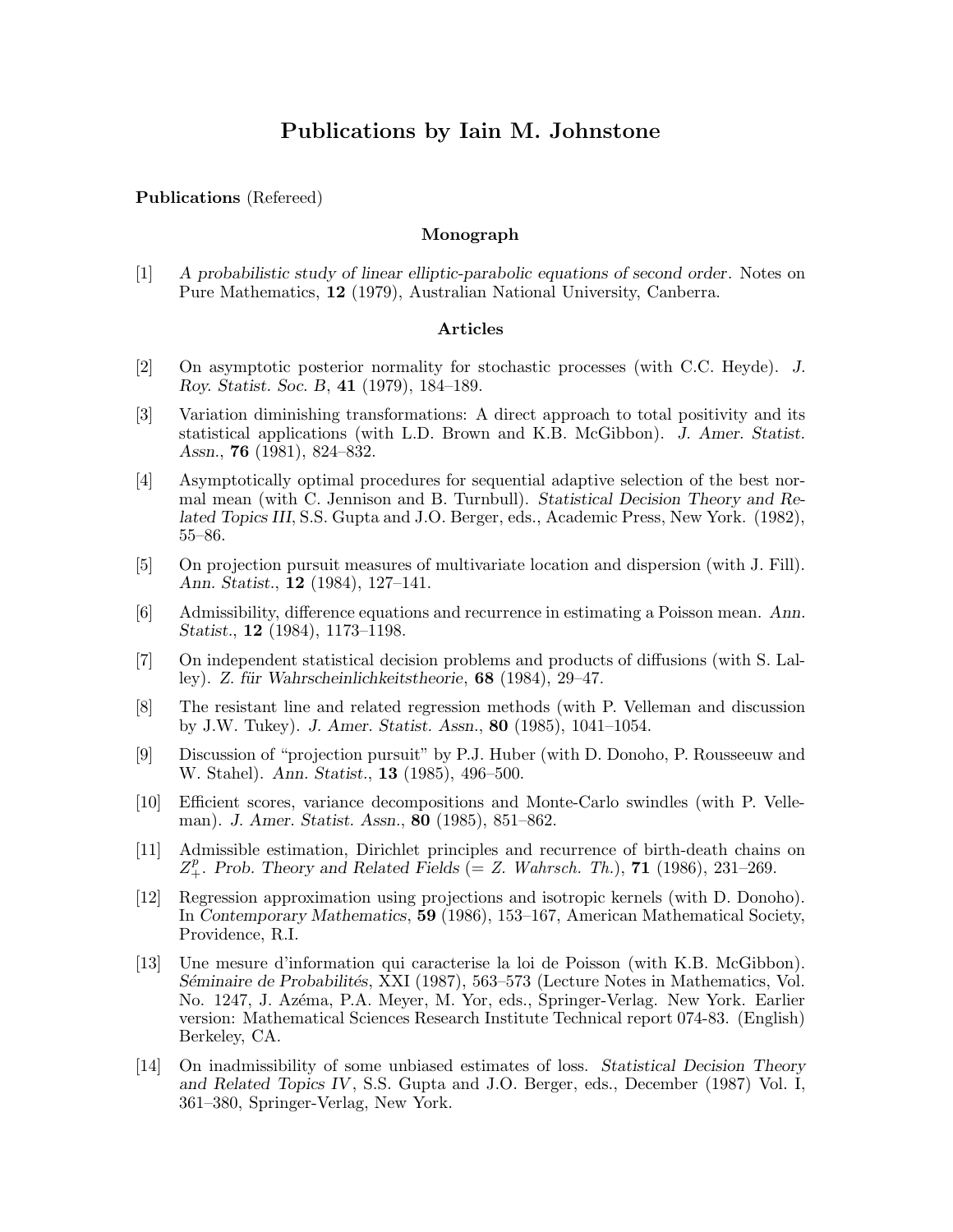- [15] Wald's decision theory. *Encyclopedia of Statistical Sciences*, **9** (1988), 518–522, John Wiley, New York.
- [16] Projection–based approximation, and a duality with kernel methods (with D. Donoho). *Ann. Statist.*, **17** (1989), 58–106.
- [17] On Hotelling's formula for the volume of tubes and Naiman's inequality (with D. Siegmund). *Ann. Statist.*, **17** (1989), 184–194.
- [18] Maximum entropy reconstruction of complex phase-sensitive spectra (J.C. Hoch, A.S. Stern, D.L. Donoho and I.M. Johnstone). *J. Magnetic Resonance*, **86** (1990), 236– 246.
- [19] Hotelling's theorem on the volume of tubes: Some illustrations in simultaneous inference and data analysis (with S. Johansen). *Ann. Statist.*, **18** (1990), 652–684.
- [20] Speed of estimation in positron emission tomography and related inverse problems (with B.W. Silverman). *Ann. Statist.*, **18** (1990), 251–280.
- [21] Fisher's information in terms of the hazard rate (with B. Efron). *Ann. Statist.*, **18** (1990), 38–62.
- [22] Does the maximum entropy method improve sensitivity? (D.L. Donoho, I.M. Johnstone, J.C. Hoch and A.S. Stern). *Proc. Natl. Acad. Sci.*, **87** (1990), 5066–5068.
- [23] A moment inequality for L*<sup>q</sup>* estimation. *Statistics and Probability Letters*, **12** (1991), 289–290.
- [24] Discretization effects in statistical inverse problems (with B.W. Silverman). *J. Complexity*, **7** (1991), 1–34.
- [25] Maximum entropy and the nearly black object (with discussion) (D.L. Donoho, I.M. Johnstone, J.C. Hoch and A.S. Stern). *J. Roy. Statist. Soc. B*, **54** (1992), 41–81.
- [26] Empirical functionals and efficient smoothing parameter selection (with discussion) (with Peter Hall). *J. Roy. Statist. Soc. B*, **54** (1992), 475–530.
- [27] Minimax estimation of a constrained Poisson vector (with K.B. MacGibbon). *Ann. Statist.*, **20** (1992), 807–831.
- [28] Estimation d'une densité de probabilité par méthode d'ondelettes (with G. Kerkyacharian and D. Picard). *C. R. Acad. Sci. Paris, Ser. I*, **315** (1992), 211–216.
- [29] Asymptotically minimax estimation of a constrained Poisson vector via poly–disc transforms (with K.B. MacGibbon). Annales Institut Henri Poincaré, 29 (1993), 289–319.
- [30] Minimax Bayes, asymptotic minimax and sparse wavelet priors. *Statistical Decision Theory and Related Topics, V*, S.S. Gupta and J.O. Berger, eds., (1994), 303–326.
- [31] On minimax estimation of a sparse normal mean vector. *Ann. Statist.*, **22** (1994), 271–289.
- [32] Minimax risk over l*p*-balls for l*q*-error (with D.L. Donoho). *Prob. Th. Rel. Fields*, **99** (1994), 277–303.
- [33] Ideal spatial adaptation via wavelet shrinkage (with D.L. Donoho). *Biometrika*, **81** (1994), 425–455.
- [34] Ideal denoising in an orthonormal basis chosen from a library of bases (with D.L. Donoho). *C. R. Acad. Sci. Paris, Ser. I*, **319** (1994), 1317–1322.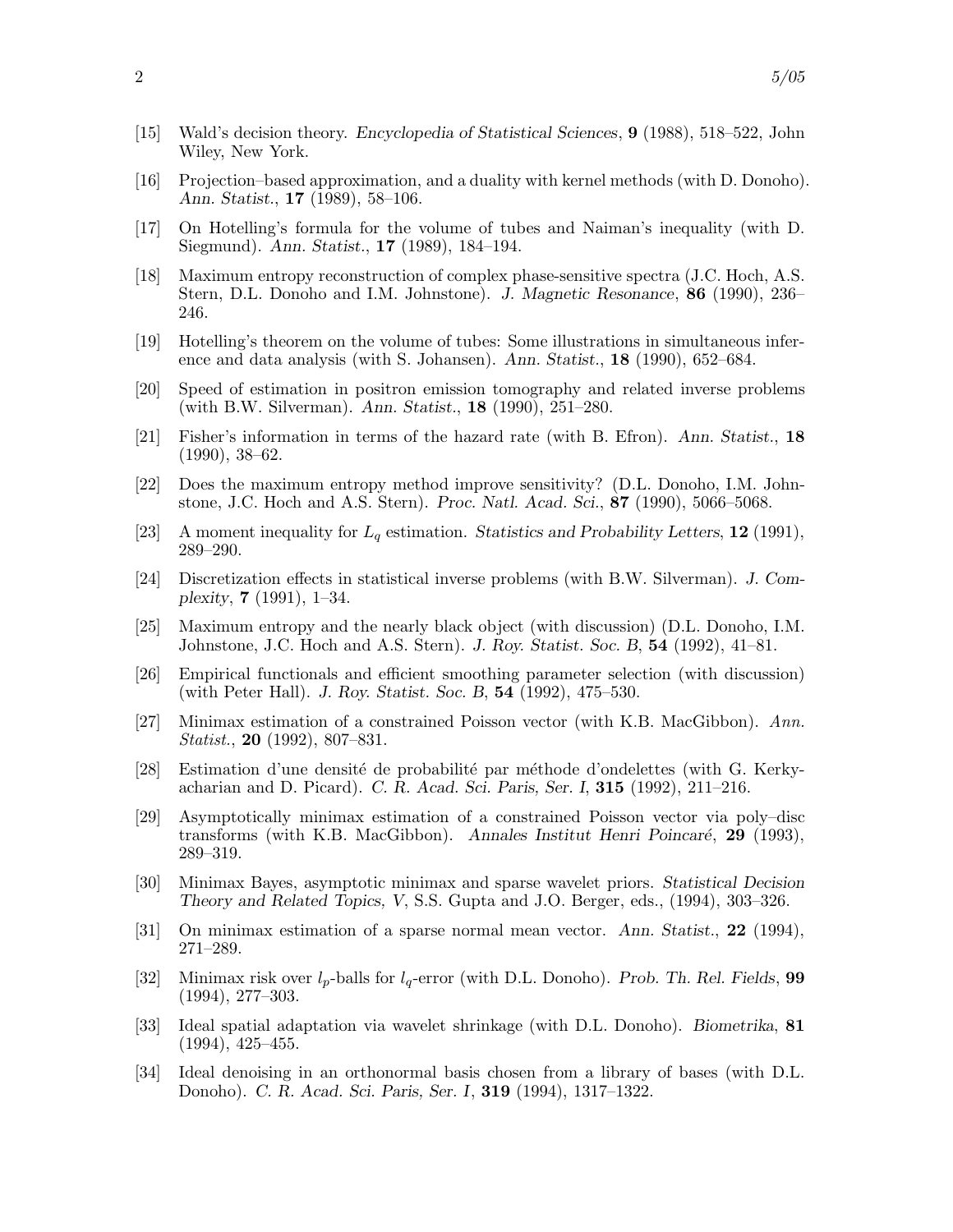- [35] Wavelet shrinkage: asymptopia? (with D.L. Donoho, G. Kerkyacharian, and D. Picard) (with discussion), *J. Roy. Statist. Soc. B*, **57** (1995), 301–369.
- [36] Adapting to unknown smoothness via wavelet shrinkage (with D.L. Donoho). *J. Amer. Statist. Assn.*, **90** (1995), 1200–1224.
- [37] Neo-classical minimax problems, thresholding, and adaptation (with D.L. Donoho). *Bernoulli*, **2** (1996), 39–62.
- [38] Density estimation by wavelet thresholding (with D.L. Donoho, G. Kerkyacharian and D. Picard). *Ann. Statist.*, **24** (1996), 508–539.
- [39] Wavelet threshold estimators for data with correlated noise (with B.W. Silverman), *J. Roy. Statist. Soc. B*, **59** (1997), 319–351.
- [40] Universal near minimaxity of wavelet shrinkage (with D.L. Donoho, G. Kerkyacharian and D. Picard). *Festschrift for Lucien Le Cam: Research Papers in Probability and Statistics*, D. Pollard, E. Torgerson and G. Yang (eds.). Springer Verlag (1997), 183–218.
- [41] Minimax estimation via wavelet shrinkage (with D.L. Donoho). *Ann. Statist.*, **26** (1998), 879–921.
- [42] Exact risk analysis of wavelet regression (with J.S. Marron, S. Adak, M.H. Neumann and P. Patil). *J. Comput. Graphical Stat.*, **7** (1998), 278–309.
- [43] Asymptotic minimaxity of wavelet estimates with sampled data (with D.L. Donoho). *Statistica Sinica*. **9** (1999), 1–32.
- [44] Wavelet shrinkage for correlated data and inverse problems: adaptivity results. *Statistica Sinica*. **9** (1999), 51–83.
- [45] Wavelets and the theory of nonparametric function estimation. *Phil. Trans. Roy. Soc. Lond. A.*. **357** (1999), 2475–2494.
- [46] Chi-square Oracle Inequalities. In *State of the Art in Probability and Statistics, Festchrift for Willem R. van Zwet*, M. de Gunst, C. Klaassen & A. van der Waart, editors. *IMS Lecture Notes - Monographs*, **36** (2001), 399–418.
- [47] Thresholding for weighted  $\chi^2$ . *Statistica Sinica*, **11** (2001), 691–704.
- [48] On the distribution of the largest eigenvalue in principal components analysis. *Ann. of Statist.* **29** (2001), 295–327.
- [49] Least Angle Regression. (with B. Efron, T. Hastie and R. Tibshirani). (with discussion), *Annals of Statistics.* **32** (2004), 407-499.
- [50] Boundary Coiflets for Wavelet Shrinkage in Function Estimation. (with B. W. Silverman). *J. Applied Probability* **41A** (2004), 81-98.
- [51] Needles and straw in haystacks: Empirical Bayes estimates of possibly sparse sequences (with B. W. Silverman). *Annals of Statistics.* **32** (2004), 1594–1649.
- [52] Wavelet deconvolution in a periodic setting (with G. Kerkyacharian, D. Picard and M. Raimondo), *J. Royal Statistical Society, Series B*. **66** (2004) 547-573, discussion and rejoinder, 627-652.
- [53] Periodic Boxcar Deconvolution and Diophantine Approximation (with M. Raimondo). *Annals of Statistics.* **32** (2004), 1781–1804.
- [54] Empirical Bayes approaches to mixture problems and wavelet regression. (with B.W. Silverman). In press, *Annals of Statistics.* **33** (2005), 000-000.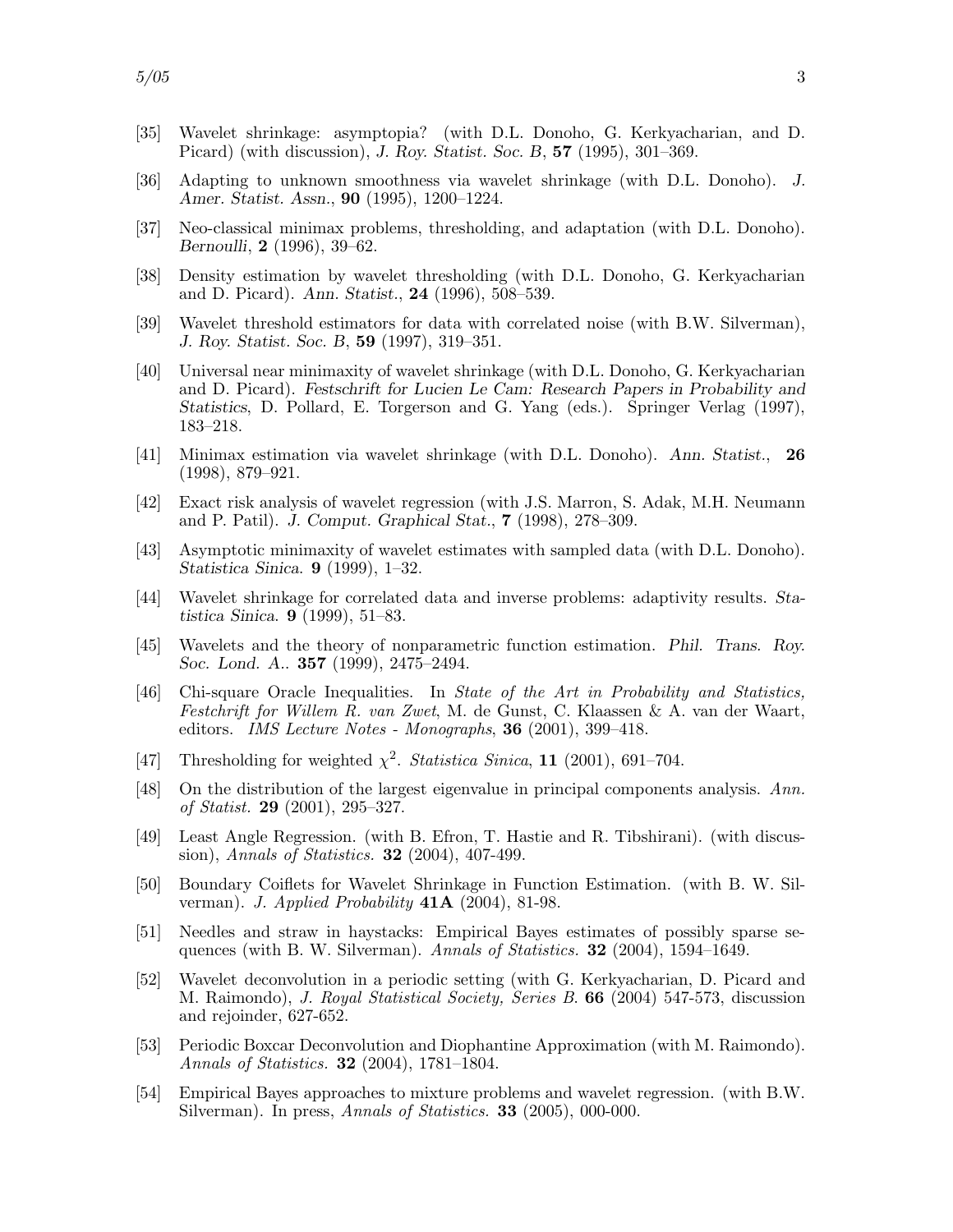[55] EbayesThresh: R programs for Empirical Bayes thresholding. (with B. W. Silverman) *J. Statistical Software*. **12** (2005) (8) 1–38.

#### **Contributions to Discussion Papers**

(paper by Jones and Sibson) *J. Roy. Statist. Soc. A*, **150** (1987), 29–30.

(Härdle, Hall, Marron) *J. Amer. Statist. Assn.*, **83** (1988), 99.

(Silverman, Jones, Wilson, Nychka) *J. Roy. Statist. Soc. B*, **52** (1990), 315–316.

(Brown) *Ann. Statist.*, **18** (1990), 523–525.

(Lange, Zeger) *J. Roy. Statist. Soc. C*, **46** (1997), 1–29 (with T.J. Hastie, N.J. Crellin).

#### **Unrefereed Publications and Reports**

- $\lceil 1' \rceil$ ] Tukey's resistant line and related methods—Asymptotics and algorithms (with P. Velleman). *Proc. Statist. Computing Section*, American Statistical Association, Washington D.C. (1981) 218–223.
- $\lceil 2^{\prime} \rceil$ ] A Poincar´e-type inequality for solutions of linear elliptic equations, with statistical applications (with M. Shahshahani). Mathematical Sciences Research Institute Technical Report 072-83 (1983), Berkeley, CA.
- $\lceil 3' \rceil$ ] Monte Carlo swindles based on variance decompositions (with P. Velleman). *Proc. Statist. Computing Section*, American Statistical Association (1983), Washington D.C., 52–59.
- $[4^{\prime}]$ ] A program for estimating uncertainties in quantile estimates derived from empirical Pearson fits. Technical Report (1986), Department of Statistics, Stanford Unversity.
- $[5']$ ] On singular value decompositions for the Radon transform and smoothness classes of functions. Technical Report No. 310 (1989), Department of Statistics, Stanford University.
- $[6']$ ] Threshold selection for wavelet shrinkage of noisy data (with D.L. Donoho). *Proc. 16th Annual Conf. of the IEEE Engineering in Medicine and Biology Society* (1994),  $24a - 25a$ , IEEE Press.
- $\lceil 7' \rceil$ ] Statistical models for image sequences (with N.J. Crellin and T.J. Hastie). *Computing Science and Statistics* (L. Billard and N.I. Fisher, eds.) **28** (1997), 63–71.
- $[8']$ ] Statistical Models for Image Sequences (with Neil Crellin and Trevor Hastie). Technical Report, 1998
- $[9']$ ] Oracle Inequalities and Nonparametric Function Estimation. *Documenta Mathematica; Extra Volume ICM 1998* III. 267–278.
- $[10']$ ] Threshold selection in transform shrinkage. In *Statistical Challenges in Astronomy*, Eric D. Feigelson & G. Jogesh Babu (eds.) New York: Springer-Verlag 2003. 343–360.

#### **Refereed Publications in Medical Journals**

[M1] Prostate specific antigen in the diagnosis and treatment of adenocarcinoma of the prostate: II. Radical Prostatectomy Patients. T.A. Stamey, J.N. Kabalin, J.E. Mc-Neal, I.M. Johnstone, F. Freiha, M. Ferrari, E. Redwine. *J. Urology*, **141** (1989), 1076–1083.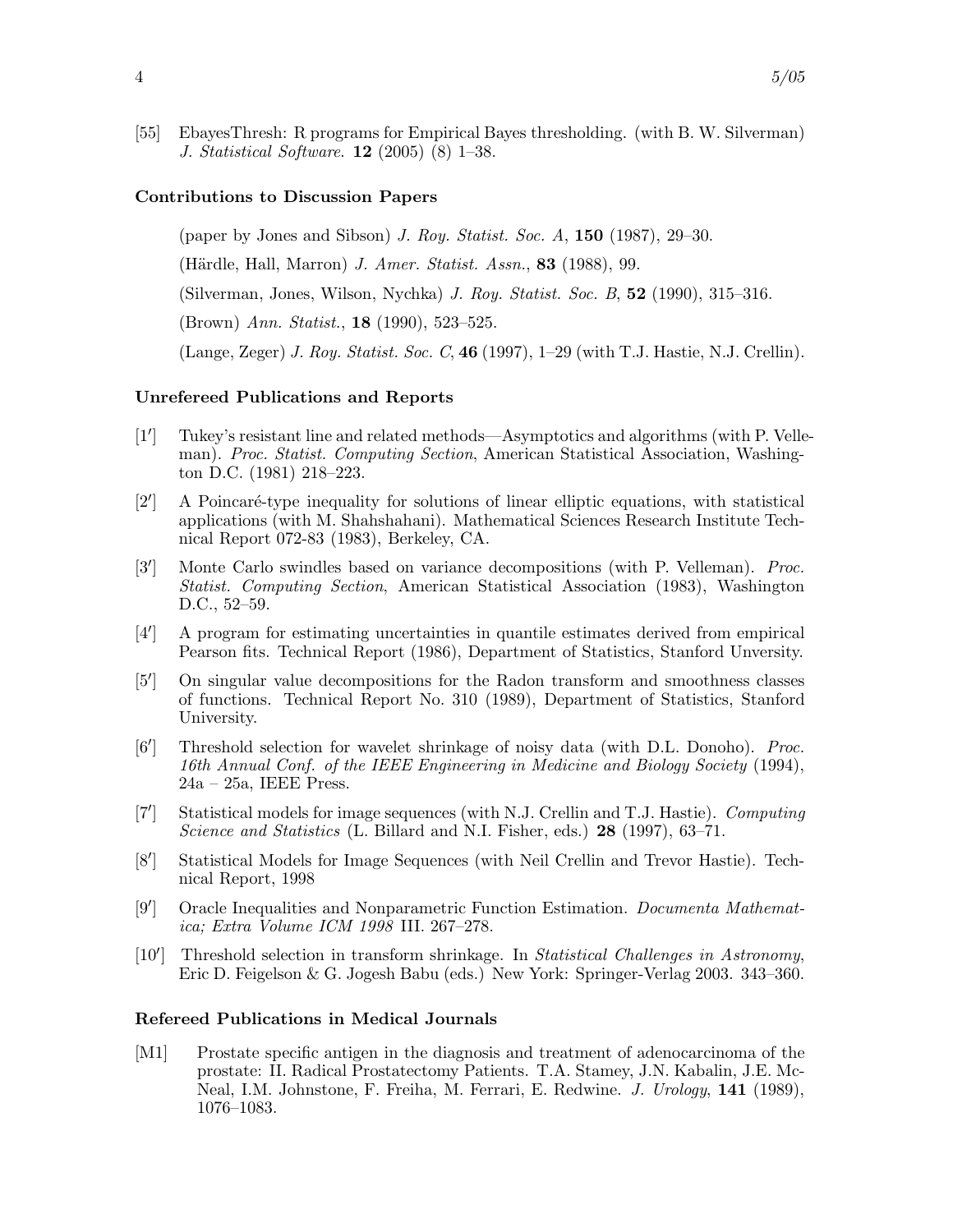- [M2] Zidovudine susceptibility testing of human immunodeficiency virus type 1 (HIV) clinical isolates. R.W. Shafer, M.J. Kozal, D.A. Katzenstein, W.H. Lipil, I.M. Johnstone, T.C. Merigan. *J. Virologic Methods*, **41** (1993), 297–310.
- [M3] A preliminary study of diltiazem in the prevention of coronary artery disease in heart–transplant recipients. J.S. Schroeder, S.Z. Gao, E.L. Alderman, S.A. Hunt, I. Johnstone, D.B. Boothroyd, V. Wiederhold, E.B. Stinson. *New Engl. J. Med.*, **328** (1993), 164–170.
- [M4] The effects of intensive multiple risk factor reduction on coronary atherosclerosis and clinical cardiac events in men and women with cornonary artery disease: The Stanford Coronary Risk Intervention Project (SCRIP). W.L. Haskell, E.L. Alderman, J.M. Fair, D.J. Maron, S.F. Mackey, H.R. Superko, P.T. Williams, I.M. Johnstone, M.A. Champagne, R.M. Krauss, J.W. Farquhar. *Circulation*, **89** (1994), 975–90.
- [M5] Radiation-induced damage, repair and exchange formation in different chromosomes of human fibroblasts determined by fluorescence in situ hybridization. M.S. Kovacs, J.W. Evans, I.M. Johnstone and J.M. Brown. *Radiation Research*, **137** (1994), 34–43.
- [M6] The anatomy of the posterior communicating artery as a risk factor for ischemic cerebral infarction. D.F. Schomer, M.P. Marks, G.K. Steinberg, I.M. Johnstone, D.B. Boothroyd, M.R. Ross, N.J. Pelc, D.R. Enzmann. *New Engl. J. Med.*, **330**  $(1994), 1565 - 1570.$
- [M7] Prediction of prostate cancer volume using prostate specific antigen levels, transrectal prostatic ultrasound, and systematic sextant biopsies. M.K. Terris, D.J. Haney, I.M. Johnstone, J.E. McNeal, T.A. Stamey. *Urology*, **45** (1995), 75–80.
- [M8] The influence of volumetric tumor doubling time, DNA Ploidy, and histologic grade on the survival of patients with intracranial astrocytomas. F.G. Blankenberg, R.L. Teplitz, W. Ellis, M.S. Salamat, B.H. Min, L. Hall, D.B. Boothroyd, I.M. Johnstone, D.R. Enzmann. *Amer. J. Neuroradiology*, **16** (1995), 1001–1012.
- [M9] Serum prostate-specific antigen and the biologic progression of prostate cancer. J.N. Kabalin, J.E. McNeal, I.M. Johnstone, T.A. Stamey. *Urology*, **46** (1995), 65–70.
- [M10] Initial functional and economic status of patients with multivessel coronary artery disease randomized in the Bypass Angioplasty Revascularization Investigation (BARI). M.A. Hlatky, E.D. Charles, F. Nobrega, K. Gelman, I. Johnstone, J. Melvin, T. Ryan, R. Wiens, B. Pitt, G. Reeder, H. Smith, P. Whitlow, G. Zorn, D.J. Frid, D.B. Mark, and the BARI Study Group. *Amer. J. Cardiology*, **75** (1995), 34C– 41C.
- [M11] Risk factors for the development of obliterative bronchiolitis after lung transplantation. R.E. Girgis, I-Ping Tu, G.J. Berry, H. Reichensperner, V.G. Valentine, J.V. Conte, A. Ting, I. Johnstone, J. Miller, R.C. Robbins, B.A. Reitz, J. Theodore. *J. of Heart and Lung Transplantation.* **15**, (1996) 1200–1208.
- [M12] Medical care costs and quality of life after randomization to coronary angioplasty or coronary bypass surgery. M.A. Hlatky, W.J. Rogers, I. Johnstone, D. Boothroyd, M.M. Brooks, B. Pitt, G. Reeder, T. Ryan, H. Smith, P. Whitlow, R. Wiens, D.B. Mark. *New Engl. J. Med.*, **336** (1997), 92–99.